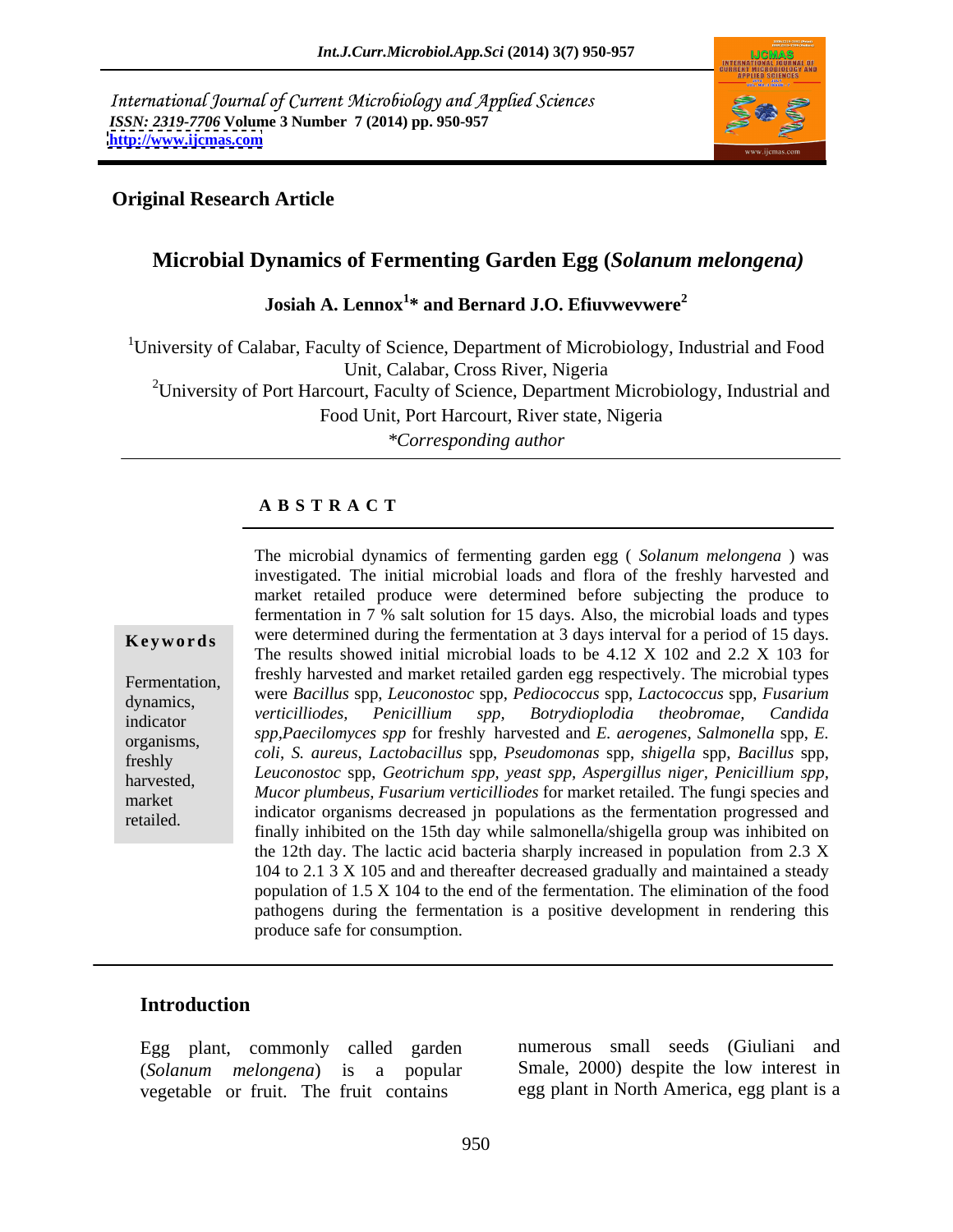particularly important vegetable in China, Japan and developing countries (Daunnay temperature for about seven days and the *et al.*, 1999). The nutrient content of pH may be as low as 2.7. Spontaneous garden egg is comparable to that of fermentation of garden egg is tomato, but it has lower contents of vitamin C. Even though garden egg is, highly demanded locally and has export predominate of lactobacillus (Sanchez *et*  potential, there is no official variety for al., 2000). This is a main difference from commercial cultivation (Owusa and Lund, other fermentations such as olives, 2001). The roots and fruits of garden egg sauerkraut or cucumbers (in which species are described as sedative and carminative of the genera *Lactobacillus*, *Pediociccus*  used to treat coli and high blood pressure (Grubben and Denton, 2004). The studies as capers (Daeschel *et al*., 1987, Montano by Ediyala, *et al.,* (2005) showed that garden egg significantly reduced weight gain, reduced. During the fermentation, the facultative

Total serum cholesterol, triglyceride and increased serum HDL-cholesterol. This *pentosus* becomes predominant (sanchez confirms the studies of Anderson *et al.*, *et al.*, 2000, Sesena *et al.*, 2001). This is (1990), Zhang *et al.*, (1994), Aprikian *et* similar to other fermented vegetables *al*., (2001). This fruit/vegetable is commonly sold along the streets, major highways and in the open markets infested with flies. People just buy and eat most times without washing them. This could be pickled product derive mainly from the major cause of foodborne disease contribution of *Ib. plantarum* and from a major cause of foodborne disease contribution of *Ib. plantarum* and from a nuthreaks but in this part of the world lesser extent from obligate outbreaks but in this part of the world there are no documented cases. This is because no agency is established to monitor and document such cases. et al., 1993 Sesena et al., 2001).<br>Knowing the health benefits of this Preservation of garden egg by vegetable and the common food borne diseases associated with eating fresh vegetables and fruits, it is ultimate importance to determine the role the microbial flora of the vegetable will play in prolonging the shelf life and also make it safe for consumption.

This can be achieved through bio preservation or fermentation. Spontaneous fermentation could be used to achieve this since different species of microorganisms maybe involved and may play positive or negative roles during the fermentation. This fermentation takes place at ambient fermentation of garden egg is homogeneous as far as the microbial genera involved, with the most exclusive *al*., 2000). This is a main difference from and *Leuconostoc* commonly occur) as well *et al.*, 2002; Perezpulide *et al.*, 2005).

hererofermentative species of *Lactobacillus plantarum* (as well as *Lb. pentosus*) becomes predominant (sanchez *et al*,. 2000, Sesena *et al*., 2001). This is similar to other fermented vegetables (Fleming, 1982, Daeschel *et al*., 1987, OYewole and Odumfa, 1990, Kunene *et al*., 2000, Mugula *et al.*, 2003, PerezPulide *et al*., 2005). The sensory attributes of this pickled product derive mainly from the contribution of *Ib. plantarum* and from a lesser extent from obligate heterofermentation lactobacilli producing lactic acid (Kandler, 1983, Hounhouigan *et al.*, 1993 Sesena *et al.*, 2001). Preservation of garden egg by fermentation is not common as no major work has been done in this area. This has prompted this investigation to determine the role microorganisms play in the fermentation of garden egg.

# **Materials and Methods**

Sixty garden egg samples were harvested in farms in Odukpani Local Government Area of Cross River State and others were purchased from markets in Calabar. These were placed in precooled coolers with ice which maintained the temperature between 40°C and 60°C. The farm produce were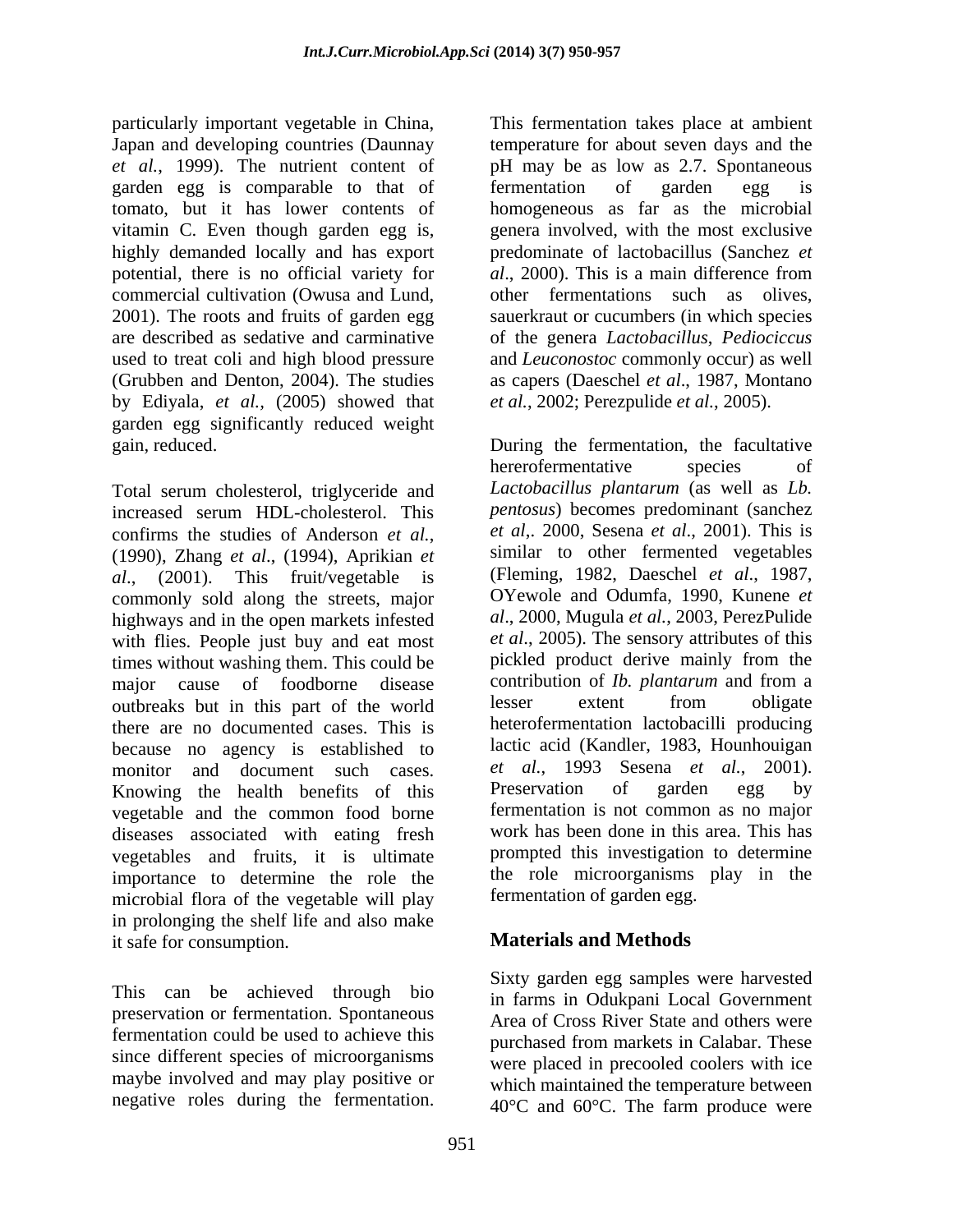aseptically swabbed with sterile swabs per gram for the garden egg sample was (Jackson *et al*., 2001, Williamson *et al*., 2003) while they were still attached to the plants. The swabs were replaced into their **Microbial Flora of the Freshly** containers containing maximum recovery **Harvested Produce** diluent and also placed in the col box to

## **Microbial Load of the Freshly Harvested Garden Egg Samples**

The microbial load of the garden was determined using the method of Downes media purification and incubated for 24 and Ito (2001) and Von Schelhorn (1980). hrs. the isolation colonies were culturally Fifty grams of the garden egg was weighed and placed in sterile blender. This Wet mounts using lacto phenol in cotton was blended aseptically and twenty five portion of the produce was placed in The bacterial isolates were Gram stained 225mi diluent of sterile maximum and viewed under the microscope. recovery diluent (peptone/saline) in a Additionally, biochemical tests including sterile flask. The homogenate was allowed citrate, urease, oxidase, catalase, sugar to stand for 30min and vigorously shaken fermentation, and MR-VP were performed for 2 to 3 min. (Mosupye and Von Holy, on the bacterial isolates (Downes and Ito, 1999). From this dilution, further ten-fold dilutions up to 10-4 were prepared. Pour plate method was used by pipetting 1ml each from the dilutions 10-3 and 10-4 with Garden Egg a pipette into empty sterile Petri dishes and adding 15ml of plate count agar (PCA) of cooled to 450c to each plate. (Downes and determined using the methods described Ito, 2001). The plates were swirled gently under freshly harvested samples. to mix the contents properly (Geyid *et al.*, However, spread plate method was used 1991). These were incubated at 370c for on plate count agar. These were incubated 18-24 hrs. at the end of the incubation at 37oC for 18-24 hr. The discrete colonies period, discrete colonies (30-300cfu) were counted and computed using the appropriate dilution factor. Microbial load

determined.

## **Microbial Flora of the Freshly Harvested Produce**

avoid physiological shock of the The swabs were allowed to stand for one organisms (Williamson *et al*., 2003; hour in their jackets after which they were American Public Health Association, then streaked on sabouranud dextrose agar 1998). The cooler was transported to (SDA), Salmonella-shigella agar (SSA), University of Calabar Microbiology MacConkey agar, MRS agar and Manitol Laboratory. Microbiological analysis of salt agar and incubated at 370c for 24 hrs the fresh garden egg samples was carried while the SDA plates were incubated at out. Microbial load and types of the 270c for 3 days. The plates were then garden egg were determined. observed for growth after the incubation periods.

# **Isolation and Identification**

The isolation were sub-cultured into fresh examined and stock cultures prepared. blue were prepared for the fungal isolates. The bacterial isolates were Gram stained and viewed under the microscope. 2001).

## **Microbial Load of Market Retailed Garden Egg**

The microbial loads of the samples were under freshly harvested samples. However, spread plate method was used on plate count agar. These were incubated were counted at the end of the incubation period.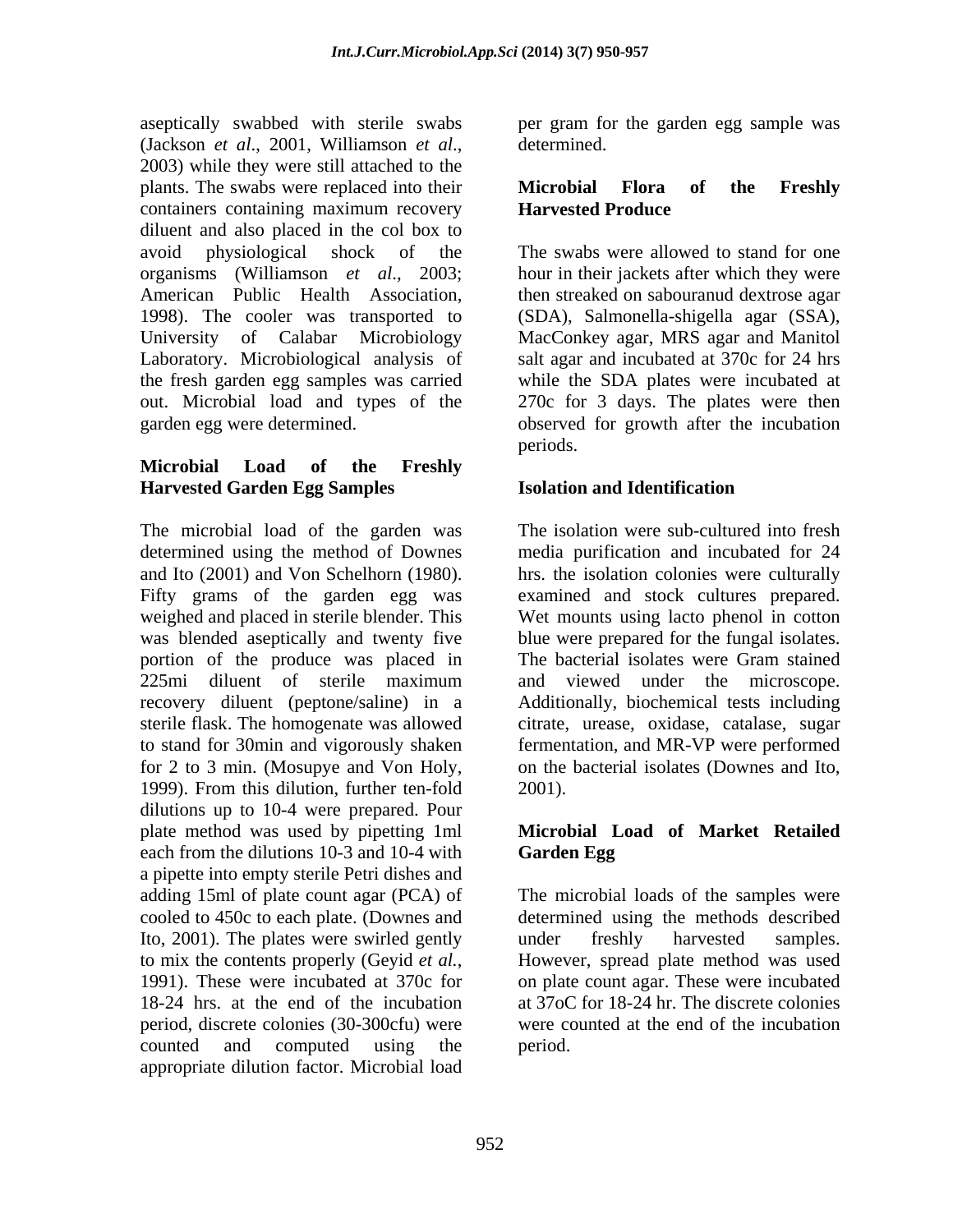# **Microbial Flora of Market Retailed**

organisms from the surface making sure microbial load and diversity. This suspension in each case by pour plate. The plates were incubated at 370c for 18-24

chloride solution and lightly covered to<br>allow limited air in (Daeschel *et al.*, populations and kinds. The inhibition of were aseptically taken for 15 days from microbial populations during the these containers, serially diluted and plated on PCA, deMan Rogosa Sharpe uncondusive environment for other

harvest, handling, transportation, retail due to the changes in the environmental conditions such as less human activities of

**Garden Egg**  transporting the produce, and the high The garden egg samples were placed in in the market where the produce was 250ml of maximum recovery diluents and displaced for sale. The unhygienic market shaken thoroughly to dislodge the environments contributed more to the that no fruit was damaged to avoid corroborates the finding of Cantwell introduction of acid into the diluents. The (2002) and Appai (1988) which showed suspensions were cultured on selective high microbial loads of different types of media such as MacConkey agar, SSA, produce sampled from various markets. Staphylococcus agar and Sabouraud However, the freshly harvested and market dextrose agar using 0.5ml of the retailed produce attained the satisfactory hrs for bacteria and 96 hr at room microbiological quality for ready-to-eat temperature for fungi. The discrete food ( Kam *et al*., 2002). Despite this, the colonies were sub cultured to purify and isolation of foodborne pathogens such as stock cultures prepared. The isolates were Salmonella spp, *E.coli*, *Shigella* spp, characterized using different biochemical *Bacillus* spp and *S. aureus* was of great tests. concern to the consumer. This could have **Conversion/Preservation of the Produce**  of the markets and also may be as a result **by Uncontrolled Fermentation** of the water used in washing the produce The freshly harvested and market retailed the pathogens prior to use as observed by garden egg samples were placed in 2 wide Arthur, *et al*., (2007. The findings of the mouth glass bottles containing 7% sodium fermentation of the garden egg showed allow limited air in (Daeschel *et al.*, 1987). At intervals of 3 days, samples the pathogens and the dynamics of other (MRS) agar, MacConkey agar, sabauraud microbes other than the pathogens. The dextrose agar, salmonella-Shigella (SS) reduced pH during the fermentation must agar and Manitol salt agar. have inhibited the less acid tolerant **Results and Discussion** by some of the populations such as lactic These results have shown the wide range the other microbial groups. The pattern of of microorganisms associated with the growth of lactic acid bacteria (LAB) garden egg at the different stages from during the fermentation could have been market to consumer. This was probably species (Sanchez *et al*., 2000, Sesena *et*  the farm areas, unsterile containers used in human activities surrounding the produce microbial load and diversity. This microbiological quality  $\left(\frac{106}{\text{c}}\right)$  when using the PHLS guidelines of been due to the unhygienic environments which must have been contaminated with fermentation of the garden egg showed tremendous changes in microbial populations and kinds. The inhibition of the pathogens and the dynamics of other microbial populations during the fermentation could have created an uncondusive environment for other species and production of antimicrobials acid bacteria (LAB) could have affected as a result of obligate, heterofermentative *al*., 2004).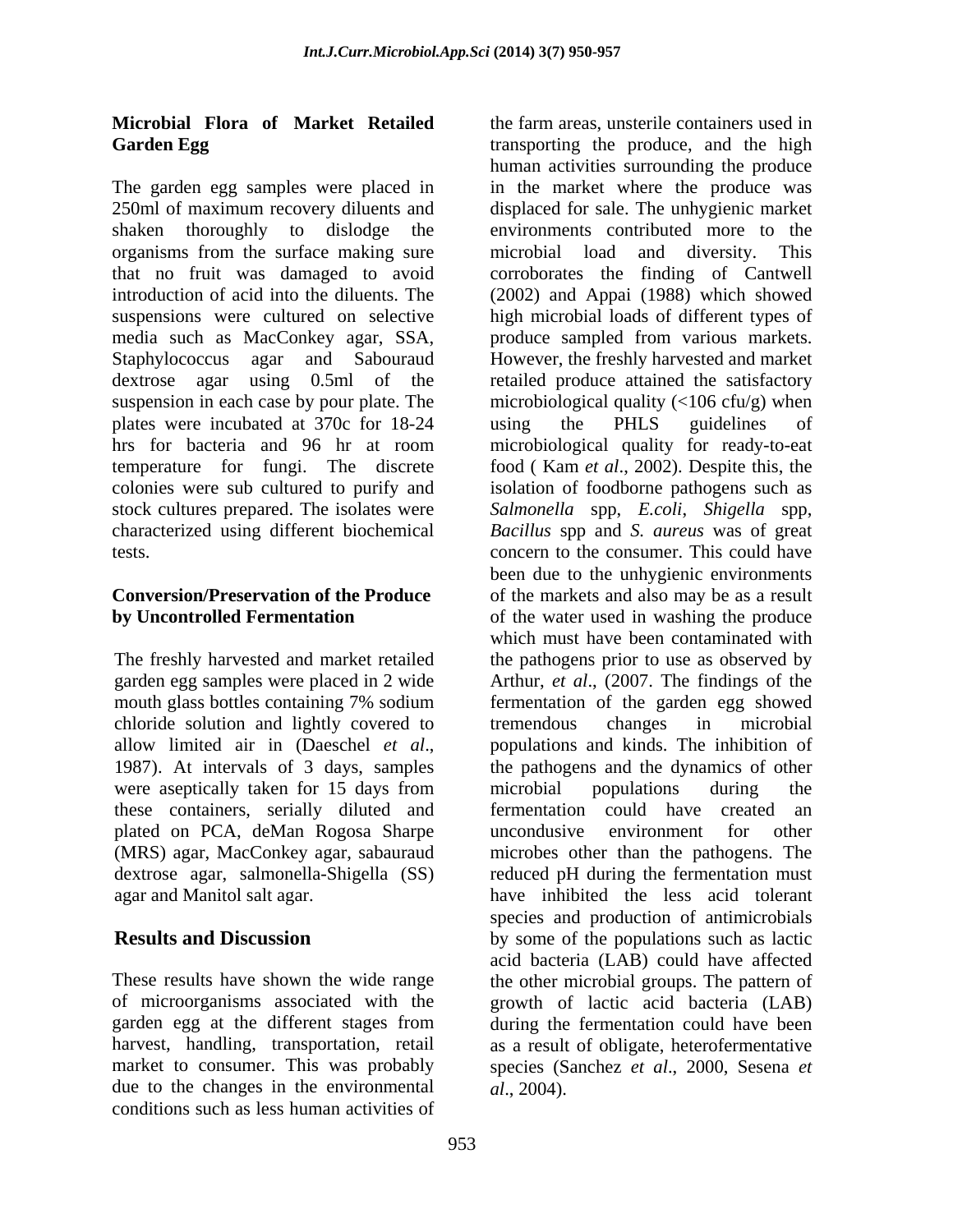

**Produce type Fig.1** Microbial loads of the different types of garden egg.



**Fig.2** Changes in groups of microbial populations during fermentation of garden egg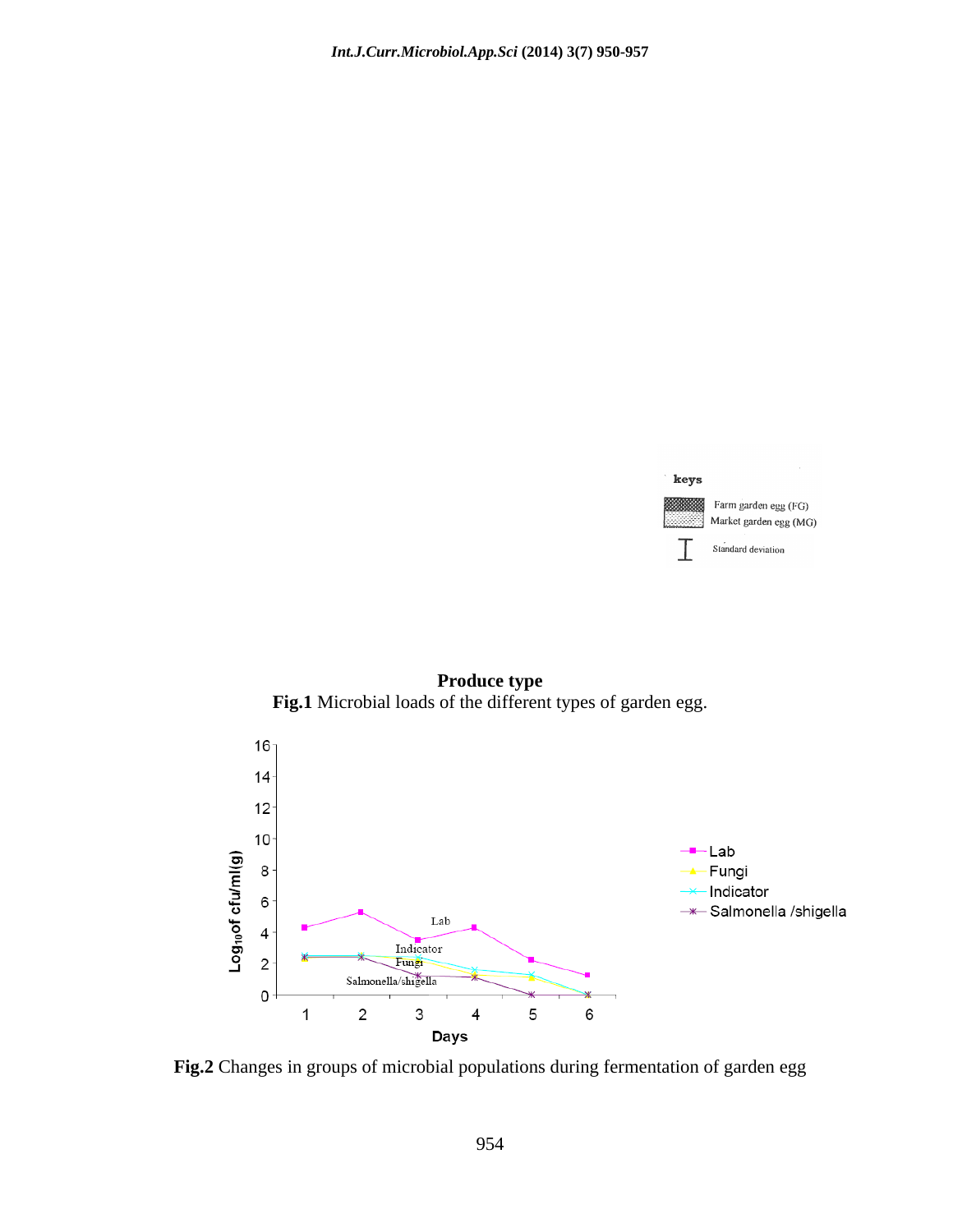**Table.1** Bacteria species isolated from freshly harvested and market retailed garden egg.

| <b>PRODUCE TYPE</b>        |  |  | <b>BACTERIA</b>                                                                                                                                     |  |  |  |
|----------------------------|--|--|-----------------------------------------------------------------------------------------------------------------------------------------------------|--|--|--|
| Freshly<br>egg             |  |  | harvested garden Bacillus spp, Leuconostoc<br>spp,<br>Pediococcus spp, Lactococcus spp                                                              |  |  |  |
| Market retailed garden egg |  |  | E. aerogenes, Salmonella spp, E. coli,<br>aureus, Lactobacillus<br>S.<br>spp,<br>Pseudomonas spp, shigella<br>spp,<br>Bacillus spp, Leuconostoc spp |  |  |  |

**Table.2** Fungi species isolated from freshly harvested and market retailed garden egg

| <b>PRODUCE TYPE</b>        |  |  | <b>FUNGI</b>                                                                                                                       |  |       |              |  |
|----------------------------|--|--|------------------------------------------------------------------------------------------------------------------------------------|--|-------|--------------|--|
| egg                        |  |  | Freshly harvested garden Fusarium verticilliodes, Penicillium<br>spp, Botrydioplodia theobromae,<br>Candida spp, Paecilomyces spp. |  |       |              |  |
| Market retailed garden egg |  |  | Geotrichum spp,<br>Aspergillus niger, Penicillium<br>Mucor plumbeus, Fusarium<br>verticilliodes                                    |  | yeast | spp,<br>spp, |  |

The more acid tolerant species took over from the less acid tolerant species and lowers total serum and LDL continued to the end of the fermentation. This work therefore confirms that men. *Am. J. Clin. Nutr. 52*:661-666**.** fermentation process plays an important role in ensuring food safety since raw fruits and vegetables. food security enhancement achieved. This is therefore highly beneficial for millions of people around the world particularly Appai, J. (1988). Microbial flora on developing countries. surface of vegetables. *Journal of*

This fermentation process can be Apprikian, O., Levrat-vemy, M., Season, exploited further in this part of the world and be extended to other vegetables and Demigne, C. (2001). Apple fruits. favourably affects parameters of

Anderson, J.W., Spencer, D., Hamilton, C. Smith, S., Tietyen, J., Bryant, C. and Oeltgen, P. (1990). Oat bran ereal lowers total serum and LDL cholesterol in hypercholesterolemic

- foodborne pathogens were eliminated and *Compendium of Methods for the* APHA (1998). Methods for the analysis of raw fruits and vegetables. *Microbiological Examination of Foods*. Pp. 44-50.
	- *Food* Preservation *4*: 105-112.
- **References** oxidative protection in cholesterol C., Busserotles, J., Remesy, J. and Demigne, C. (2001). Apple cholesterol metabolism and of anti fed rats. *Food Chem. 75*:445-452.
	- Arthur, L., Jones, S., Fabri, M. and Odumeru, J. (2007). Microbial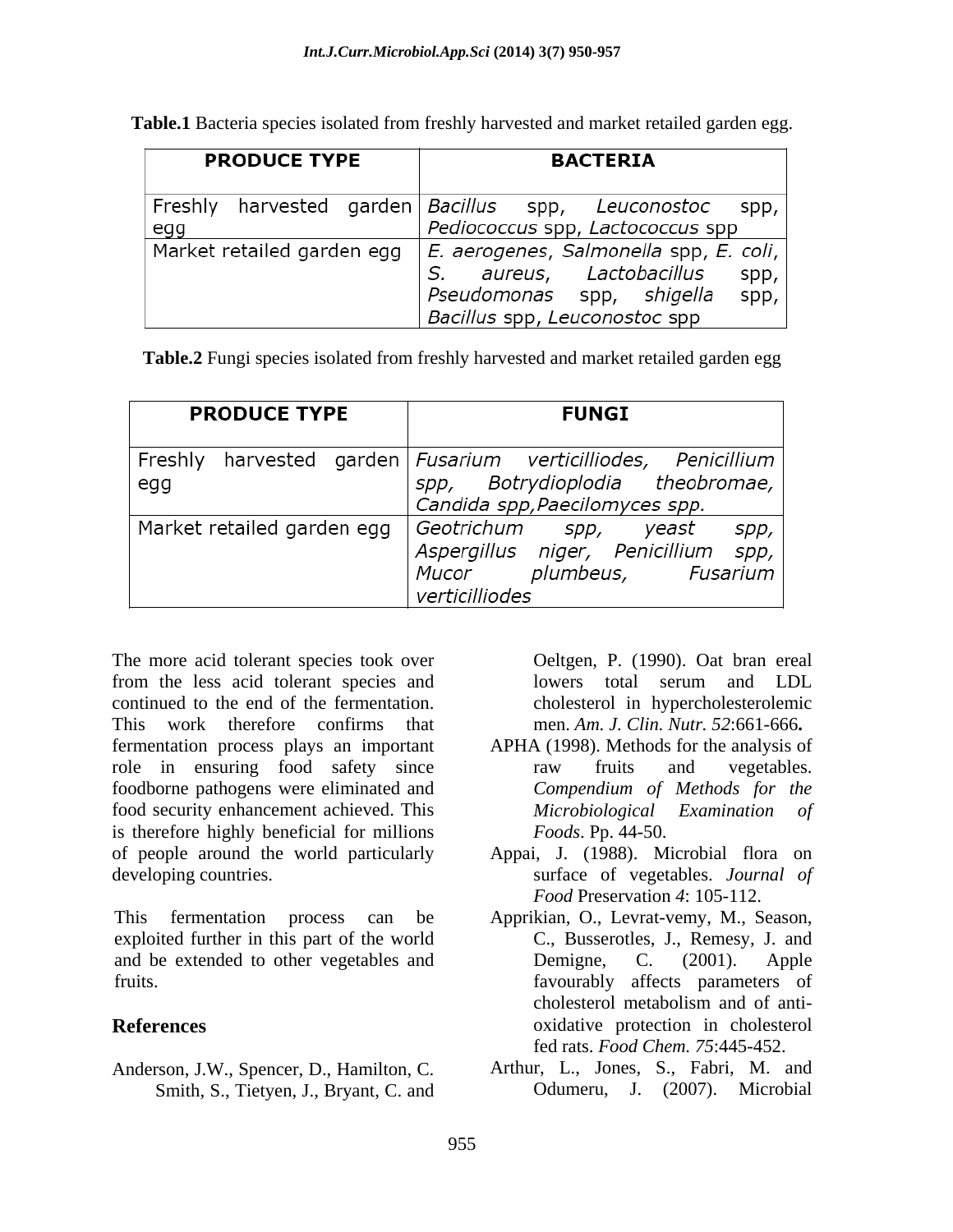- Cantwell, M. (2002). Post harvest West Port, Connecticut, Pp. 230-
- Daeschel, M.A, Anderson, R.E., and Fleming, H.P. (1987). Microbial
- Daunnay, M.C., Dalmon, A. and Lester, breeding purposes. *Advances in*
- Downes, F.P. and Ito, K. (2001). Compendium of Methods for the
- Ediyala, J.K., Asagba, S.O., Eriyamrema,
- *Processing.* CRC Press, London. Pp
- preservation. *The Ethiopian Journal*
- Giuliani, M.R. and Smale, J.L. (2000). Egg plant, In: *Vegetables* 7th ed National Trust. India. Pp 50-56
- Survey of Selected Ontario-Grown Grubben, A.Y. and Denton, I.U. (2004). Fresh Fruits and Vegetables. *Journal*  History of egg plant. *Manual on of Food Protection 70(*12):2864- *Microbiology and Nutritional Merits* 2867. *of egg plant.* AVI Publishing Co. handling systems: minimally 240. 240.
- processed fruits and vegetables. U.C. Hounhouigan, D.J., Nout, M.J.R., Nago, Vegetables Research and C.M., Houben, J.H. and Rombouts, Information Center 25(1): 1-14. F.M. (1993). Characterization and ecology of fermenting plant processing of mawe, a fermented materials. *FEMS Microbial Rev. 46*:357-367. *Food Microbiol. 18*: 343-362. frequency distribution of species of lactic acid bacteria involved in the maize dough from Benin. *Int. J.*
- R.N. (1999). Management of a collection of Solanum spp for egg plant (*Solanum melongena*) plant *Bacteriological Analytical Manual*. Pp. 83-85. USDA. Jackson, G.J., Merker, R.I. and Bandler, R. (2001). Food sampling and preparation of sample homogenate.
- *biology and utilization*. Royal Kam, K.M., Tsang, D. and Yuen, K.Y. Botanic Garden, UK. Pp. 369-383. (2002). Microbiological guidelines for ready to eat vegetables. *Food and Environmental Hygiene 11*:84-90.
- Microbiological Examination of Kandler, O. (1983). Carbohydrate Foods. *American Public Health Association Inc*, Washington DC. *Antonie van Leeuwenhoek 49*: 209- Kandler, O. (1983). Carbohydrate metabolism in lactic acid bacteria. 224.
- G.E. and Atomatofa, U. (2005). Kunene, N.F., Geomaras, L., Von Holy, A. Comparative Effect of garden egg and Hastings, J.W. (2000). fruit, oat and apple on serum lipid profile in rats fed a high cholesterol diet. *Pakistan Journal of* a sorghum-based fermented food by *Nutrition4(4*):245-249. analysis of soluble proteins and Fleming, H.P. (1982). Fermented vegetables. In: *Fruit and Vegetable* 83-90. 1092. and Hastings, J.W. (2000). Characterization and determination of origin of lactic acid bacteria from amplified fragment length polymorphism and finger printing. *Appl Environ Microbial 66*: 1084- 1092.
- Geyid, A., Tekabe, F.,Girma, M. and Montano, A., deCastro, A. and Rejano, L. Assefa, S. (1991). A preliminary study of the microflora level of some bioquimicas durante la fermentacion fruits and vegetables. Pre and post de products vegetables. *Grasas*  (2002). Transformacines *Aceites 43*: 352-360.
	- *of Health Dev, 5*: 57-65. Mosupye, F.M. and Von Holy, A. (1999). Microbiological quality and safety of street vended foods in Johannesburg